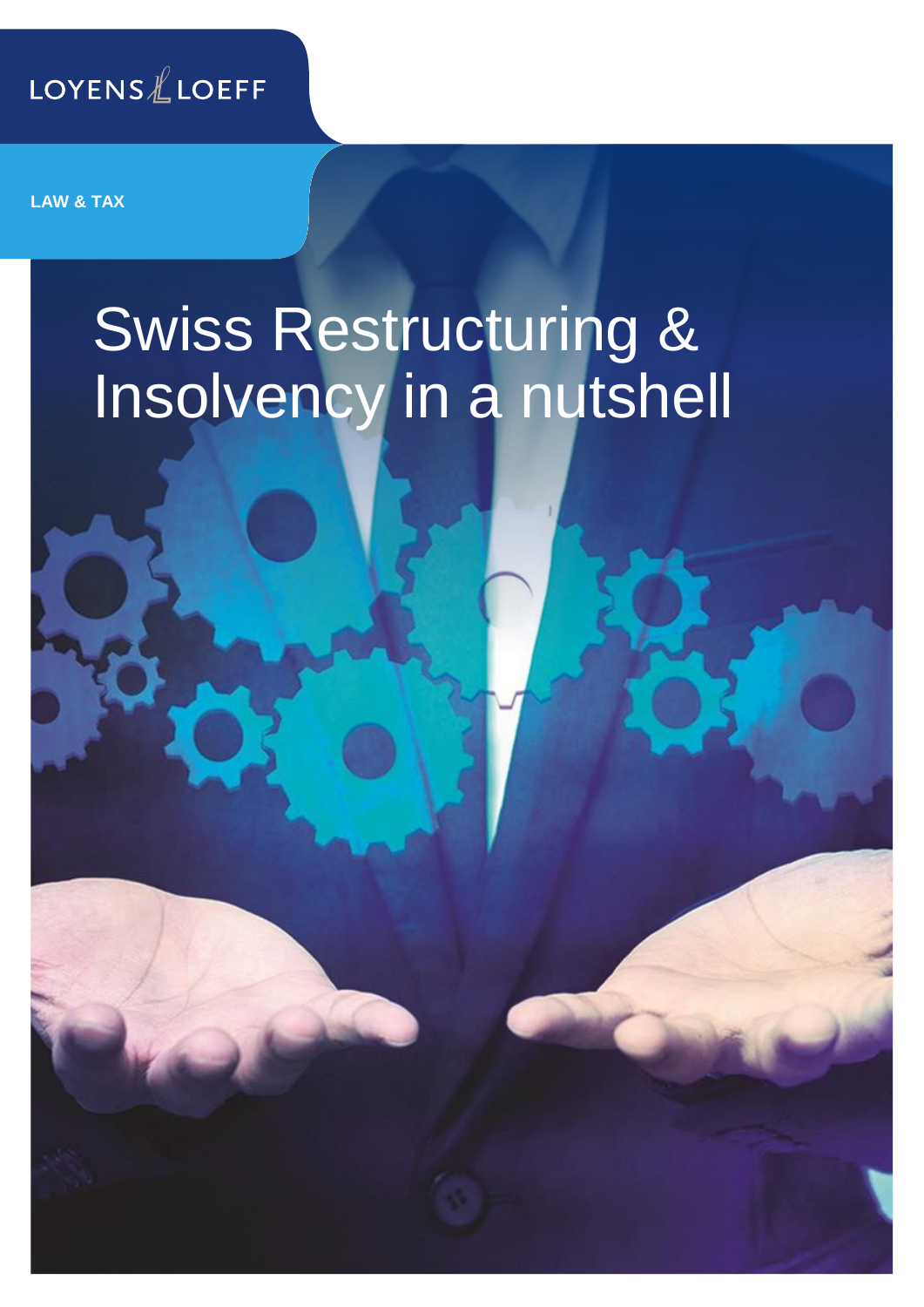

**LAW & TAX**

# What are the main Swiss Restructuring & Insolvency questions

#### **Introduction**

Ever-changing market conditions require businesses to continuously monitor their earnings and liquidity situation as well as their debt structure. In addition, the overall economic situation remains uncertain and asks for continued operational flexibility and resilience. Thus, it is not surprising that companies need to rethink their organisational obligations in restructuring and insolvency situations.

#### **What we can do for you**

You can count on us to deal with all issues related to debt restructuring and distressed financing, whether through equity cures, waiver preparations, enforcement of security rights by lenders, or otherwise. We guide and assist bondholders, lenders, investors, debtors, shareholders, creditors, distressed companies, their management and principal stakeholders by providing customised advice in restructuring and insolvency situations.

To adequately address your questions, we have put together a team with specialists from our Banking & Finance, Corporate and M&A, Litigation & Risk Management, Employment & Benefits and Tax practices in Switzerland.

In international restructurings, we work closely with our colleagues from The Netherlands, Luxembourg and Belgium by providing our clients with a unique combination of knowledge and experience in an integrated manner.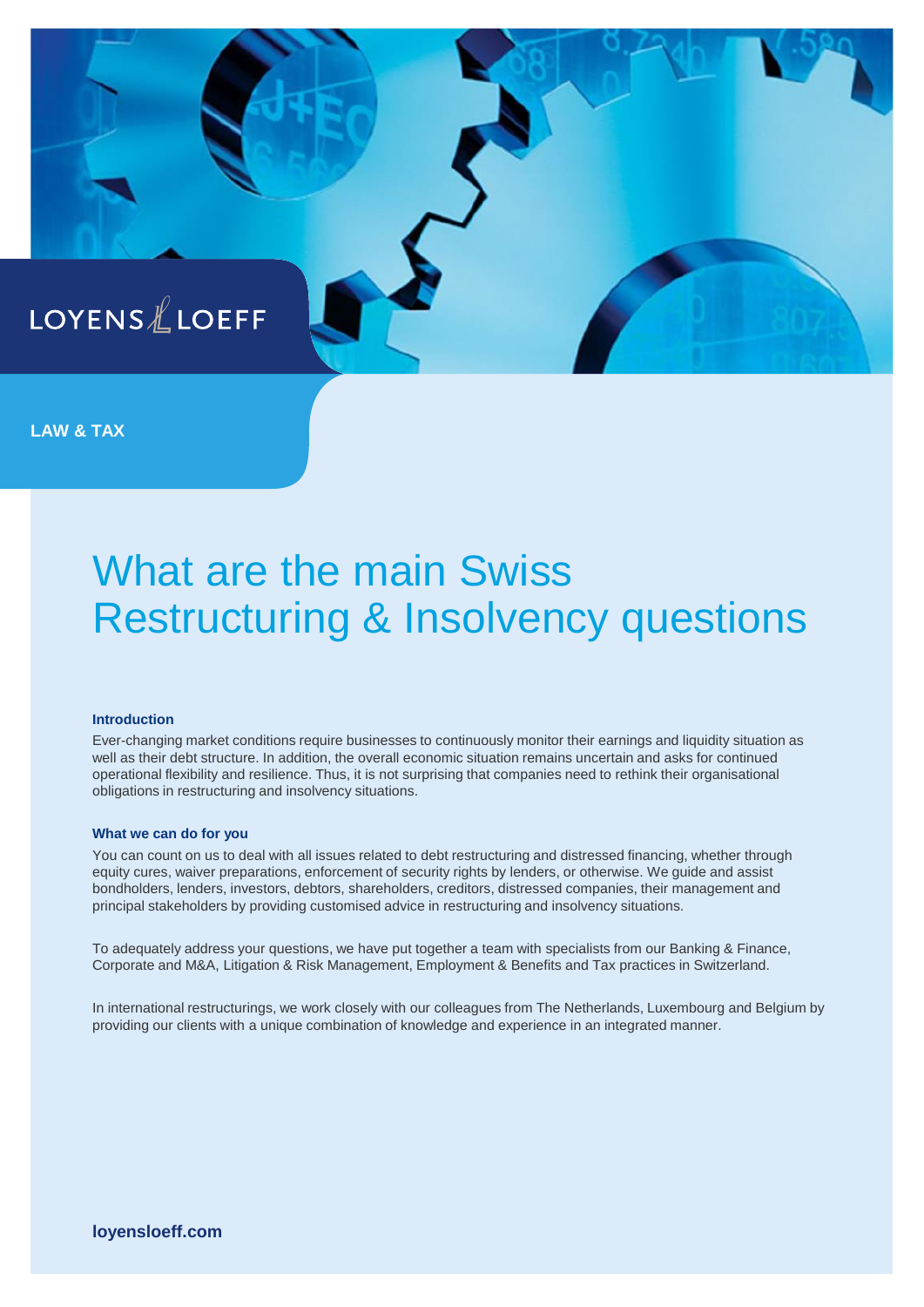## **1. What actions are required in case of capital loss or over-indebtedness?**

#### **In case of a capital loss or over-indebtedness, the board of directors is required to take immediate action**

- **Capital loss:** if half of the share capital and the legal reserves are no longer covered, the board of directors must immediately convene a shareholders' meeting, inform the shareholders of the capital loss and propose restructuring measures.
- **Over-indebtedness:** if the assets of the company no longer cover its liabilities, the board of directors must immediately notify the competent court, unless:
	- creditors of the company have agreed to subordinate "sufficient" amounts of their claims; or
	- there is realistic possibility of a successful restructuring and the interests of creditors are safeguarded.

#### **2. What are the duties and potential liabilities of the board of directors in restructurings?**

#### **The board of directors is responsible for the ultimate management of the company**

In out of court restructuring situations, the responsibilities of the board include the organisation and supervision of any restructuring measures. In particular, the board of directors will have to ensure that:

- appropriate restructuring measures are implemented;
- all measures implemented are in the best interest of the company (and not in the interest of any third parties);
- the financial situation of the company is closely monitored;
- creditors are treated equally;
- communication with all relevant stakeholders occurs; and
- any filings with the competent courts for bankruptcy (or similar measures) are not delayed but made at the required time.

#### **Potential liability of board members in restructurings**

Board members are liable to the company, its shareholders and (in bankruptcy situations) its creditors for damages caused by an intentional or negligent violation of their duties. They may also be subject to criminal liability in case of fraudulent bankruptcy, intentional reduction of assets to the prejudice of creditors or granting of preferences to certain creditors. To safeguard its own interests and to protect against potential liability in restructurings, the board of directors will have to ensure an appropriate decision-making process and keep a record thereof.

#### **3. Which corporate measures are available to the company?**

#### **Most available corporate measures may lead to tax liabilities**

Corporate measures available include capital increases, decreases or a combination thereof. Typical corporate measures available to strengthen a company's capital may trigger a 1% stamp tax on equity. Making use of certain available exemptions may mitigate such a tax exposure. Taxes may also be triggered in case of debt waivers by shareholders where the company can be exposed not only to stamp taxes but also corporate income taxes. Shareholders should thus pay attention to the proper structuring of corporate measures in order to avoid tax pitfalls.

#### **4. What needs to be considered in case of bankruptcy proceedings?**

#### **The ultimate goal of bankruptcy proceedings is the winding-up of the company**

In bankruptcy proceedings, the business is immediately stopped and the company's assets are liquidated. The creditors participate in the liquidation proceeds depending on the nature and rank of their claims.

#### **5. Are there alternatives to bankruptcy proceedings?**

#### **As alternative to bankruptcy filing, a postponement of bankruptcy or the opening of composition proceedings may be applied for**

- The postponement of bankruptcy is possible if there are valid reasons to believe that a restructuring will be successful. The postponement will only be made public if this is required for the protection of third parties.
- Composition proceedings allow for a restructuring of the company that is more flexible and beneficial than bankruptcy. The main point is the composition agreement between the company and the creditors providing for a stay, haircut, liquidation or combination thereof.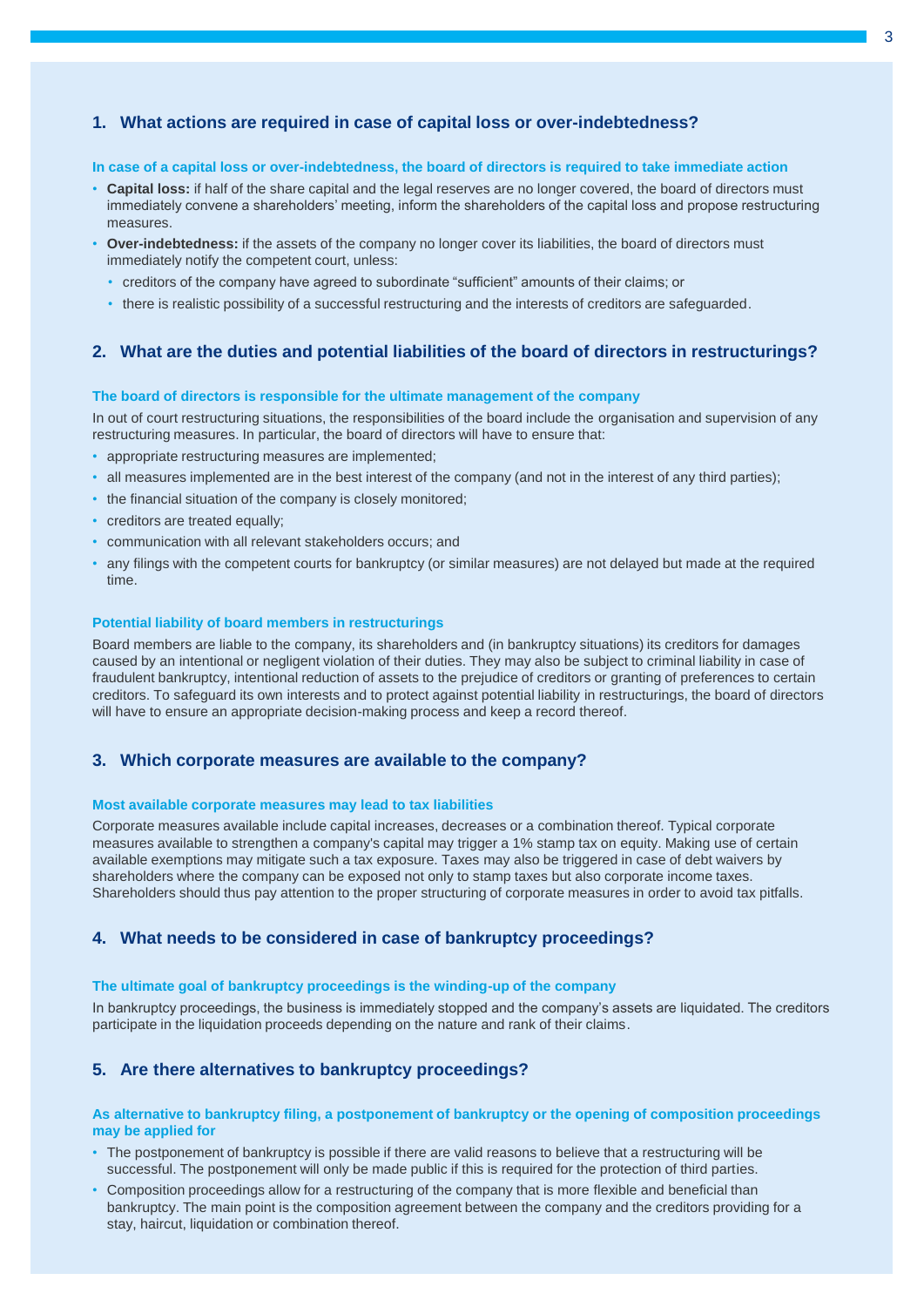### **6. What needs to be considered in case of a group insolvency?**

#### **Principle of one company, one proceeding**

The group itself is not subject to insolvency but each group entity will be subject to separate insolvency proceedings. However, bankruptcy authorities have to coordinate their actions to the extent possible in a group insolvency.

#### **7. Are foreign bankruptcy decrees recognised in Switzerland?**

#### **Foreign bankruptcy decrees have to be recognised by the competent Swiss court**

There is no automatic recognition, but a foreign decree must be recognised by the competent Swiss court before it has any effects. In principle, foreign bankruptcy decrees are recognised if (i) they have been rendered in the country of the bankrupt's seat or where the bankrupt has its centre of main interest (COMI), (ii) the decree is enforceable in the country in which it has been rendered and (iii) the decree does not violate certain basic principles of Swiss law.

# **8. Are Chapter 11 proceedings recognised in Switzerland?**

#### **In principle, the requirements mentioned above also apply**

In order for Chapter 11 proceedings to be recognised in Switzerland, the group company in question must have had its seat or COMI in the state in which the decree was rendered, be named as a party or concerned entity in the Chapter 11 decree, process must have been served and a right to be heard must have been granted.

## **9. What needs to be considered in case of up- and cross-stream transactions?**

#### **Up- and cross-stream transactions are subject to certain requirements and restrictions**

If a transaction is not based on at arm's length terms, it may be re-qualified as dividend distribution which triggers certain legal requirements and restrictions and may have tax implications. Amongst other things, the amount to be upstreamed needs to be limited to the freely distributable equity, the transaction must fall within the object clause of the company and the company must derive sufficient benefit from such transaction.

#### **Financial assistance is not prohibited in Switzerland**

There are no specific restrictions on a Swiss target with regard to the assistance in an acquisition of its own shares other than the up- and cross-stream limitations.

#### **10. Is an M&A transaction still possible in restructuring situations?**

#### **In restructuring situations, the sale of a part of the business is often exposed to challenge, with the directors being exposed to potential breach of fiduciary duty**

In principle yes, but there are certain pitfalls that must be avoided and requirements that must be fulfilled. A relatively new instrument in Switzerland is the so-called "pre-packaged transaction". In such a transaction, a company in a restructuring situation may enter into an agreement for the sale of a part of its business which is conditional on the filing for a provisional moratorium and court approval of the contemplated sale. Such court approval can be obtained within a short period of time (typically within a couple of working days) and will protect

- (i) the purchaser from challenges of the acquisition and
- (ii) the directors from claims for a breach of fiduciary duty.